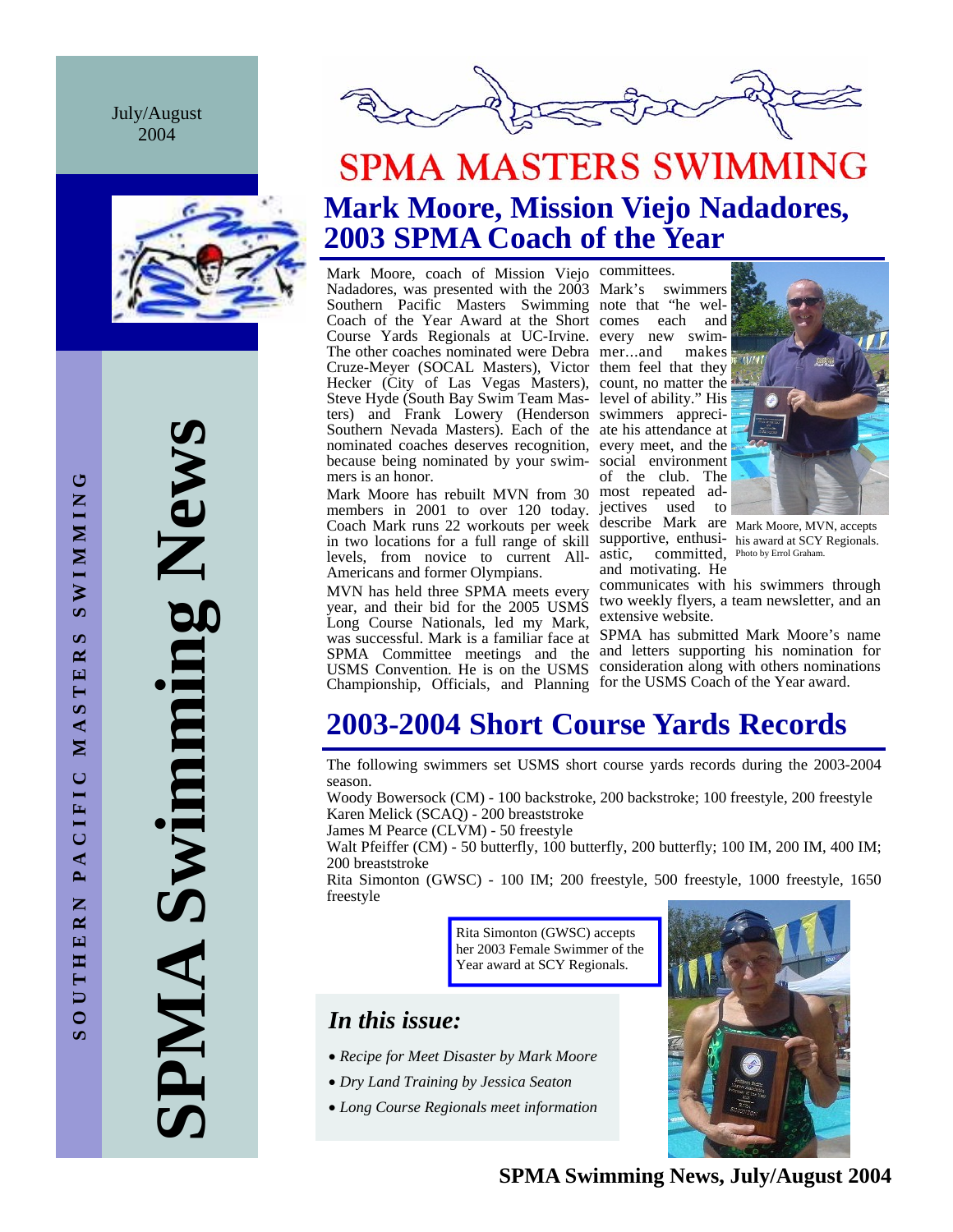# SWIM FOR LIFE!

### **SAN LUIS OBISPO, SANTA BARBARA (North) and KERN**

ARROYO GRANDE: South County Aq Waves Alan Freeman (805) 458-0989; alanfreeman@digitalputty.com ATASCADERO: Team Kman Kass Flaig, (805)462-1691; kass@teamkman.org; www.teamkman.org BAKERSFIELD: Golden Wave Masters Evelina Steele (661) 663-9884<br>BAKERSFIELD SWIM CLUB Val Kalmikous (661) 637-1403 BAKERSFIELD SWIM CLUB Val Kalmikous (661) 637-1403; www.bakersfieldswimclub.org<br>PASO ROBLES: North County Aquatics Matt Brown (805) 239-3013, swimnca@aol.com; www.northco Matt Brown (805) 239-3013, swimnca@aol.com; www.northcountyaquatics.com SAN LUIS OBISPO: TRISLO Roadrunners Roger Warnes (805) 544-2385; coachwtrislo@aol.com; www.trislo.com SAN LUIS OBISPO MASTERS Richard O'Neil (805) 543-9515; sloswimclub@sbcglobal.net; www.sloseahawks.org **SANTA BARBARA (South) and VENTURA**  CARPINTERIA, S. BARBARA: Channel Island Vic Anderson (805) 403-5425, vic.anderson@dakocytomation.com OJAI: Ojai Masters Malchia Olshan (805) 646-1091, gjaidar@aol.com Jeremy Kipp (805) 637-0732; kipp11@juno.com SANTA BARBARA MASTERS William Robert (805) 966-9757 THOUSAND OAKS: Daland Masters Peter Daland (805) 523-3207, 495-5210; peter@dalandswim.com VENTURA AQUATIC CLUB Bob Anderson (805) 654-6400 ext.1345; banderson@vcccd.net VENTURA COUNTY MASTERS Ken Grey (805) 644-1735; gobuena@aol.com **LOS ANGELES (North)** Tom Otto (661) 948-0057; ottolfixit@hotmail.com PASADENA: Caltech Masters Suzanne Dodd (626) 449-7536; sdodd@ipac.caltech.edu PASADENA: Rose Bowl Masters Gary Anderson (626) 397-4999; gmandersonla@msn.com; www.rosebowlaquatics.com SANTA CLARITA MASTERS Doug Botton (661) 250-3766; dbotton@santa-clarita.com; pool: (661) 284-1470 **LOS ANGELES (Westside)** SCAQ Office (310) 390-5700; www.swim.net/scaq EL SEGUNDO MASTERS Diane Graner-Gallas (310) 379-9109; diane.gallas@verizon.net EL SEGUNDO: Play Hard Swim Hard Marcel Rinzler LA WEST: UCLA Bruin Masters Gerry Rodrigues (310) 702-9327; swimpro@pacbell.net<br>SANTA MONICA: SCAQ SERIC SCAQ Office (310) 390-5700; www.swim.net/scaq SCAQ Office (310) 390-5700; www.swim.net/scaq VENICE & WESTCHESTER: SCAQ SCAQ Office (310) 390-5700; www.swim.net/scaq<br>WEST HOLLYWOOD AQUATICS Casey Schick (310) 288-6555 (team hotline); info@ Casey Schick (310) 288-6555 (team hotline); info@wh2o.org; www.wh2o.org WOODLAND HILLS: Southwest Aq Masters Fred Shaw (818) 347-1637; swamfred@aol.com; www.swam.us **LOS ANGELES (Central and South)**  HOLLYWOOD: Hollywood Wilshire YMCA Ricardo Espinoza (213) 639-7543; ricardoespinoza@ywcala.org LA: City of Los Angeles Masters Ricardo Vera (323) 906-7953; rvera@rap.lacity.org<br>LA DOWNTOWN & WEST: SCAQ SCAQ Office (310) 390-5700; www.swim.net/scaq SCAQ Office (310) 390-5700; www.swim.net/scaq LA MID WILSHIRE: Meridian Swim Club Timothy Sharpe (323) 710-5248; aquanatureboy@hotmail.com **LOS ANGELES (South Bay)**  HAWTHORNE: South Bay Swim Team Kathy Davids (310) 643-6523, www.southbayswimteam.org LONG BEACH: Shore Aquatics SCAQ Office (310) 390-5700; www.swim.net/scaq LONG BEACH Swim Club Tom Trapp LONG BEACH: Beach Swim Club Masters Beach Swim Club hotline (562) 597-9744; www.beachswimclub.com LONG BEACH: Grunions Sergio Rodriguez (562) 252-0220, info@lbgrunions.com; www.lbgrunions.com RANCHO PALOS VERDES: Zenith Aquatics Shari Twidwell (310)937-3535; shari@zapswimming.com<br>TORRANCE : LA Peninsula Swimmers Michael Hamm (310) 993-4977; swimdude41@aol.com Michael Hamm (310) 993-4977; swimdude41@aol.com **INLAND EMPIRE**<br>INDIO: Top Fin Aquatics Veronica Duran (760) 564-5000; laquintamike@aol.com MURRIETA: TEAM Masters Debbie Mone (909) 461-6603; coachdebbie@nctimes.net YUCAIPA: Masters of Yucaipa Laurie Odlum (909) 790-9126; bobodlum@aol.com **ORANGE COUNTY**  COAST MASTERS Lou Giberson (949) 837-3091; lgiberson4@aol.com; Maurine Kornfeld (213) 469-8518 FOUNTAIN VALLEY: Typical Tropical Swim Cl. Robert Sands (714) 969-1056; cwoof@msn.com FULLERTON: Fullerton Comp. Aquatics Pete Snyder (714) 992-7128; plschneid@yahoo.com HUNTINGTON BEACH: Golden West Swim Cl. Rick Graves (714) 892-7711 x55129; (714) 425-5657 HUNTINGTON BEACH SWIM CLUB IRVINE NOVAQUATICS Mike Collins (949) 338-6682, mcollins@multisports.com; www.novaquatics.com IRVINE: Sports Club Matt Smith (949) 975-8400, mattsmith@thesportsclub.com IRVINE: UCI Masters Lucy Johnson (949) 824-5830, lucyj@uci.edu; www.masterswim.uci.edu MISSION VIEJO MASTERS Mark Moore (949) 380-2552; m.w.moore@cox.net; mastersmvnswim.org NEWPORT BEACH MASTERS Ronald Clark (949) 673-5278; vimclark@hotmail.com NEWPORT BEACH: Lifeguard Association Jim Turner (949) 640-5350; nadineturner3@cox.net NEWPORT BEACH: Pacific Coast Aquatics Mark Desmond (949) 733-0044; markdesmond@highhopes.ws TUSTIN: SOCAL Debra Cruze-Meyer (714) 241-8590; decruzmyer@hotmail.com VILLA PARK: Orange Regional Comp. Aquatics Mark Tierney (714) 639-7531; mtierney@msn.com YORBA LINDA: East Lake Eagle Rays Bill Peery (714) 701-9440; wpeery@elvca.com **LAS VEGAS**<br>
HENDERSON Southern Nevada Masters

Frank Lowery (702) 400-2790; Dan Geary (702) 6178130; flowery719@earthlink.net CITY OF LAS VEGAS MASTERS Victor Hecker (702) 247-7788; heckerrealestate@hotmail.com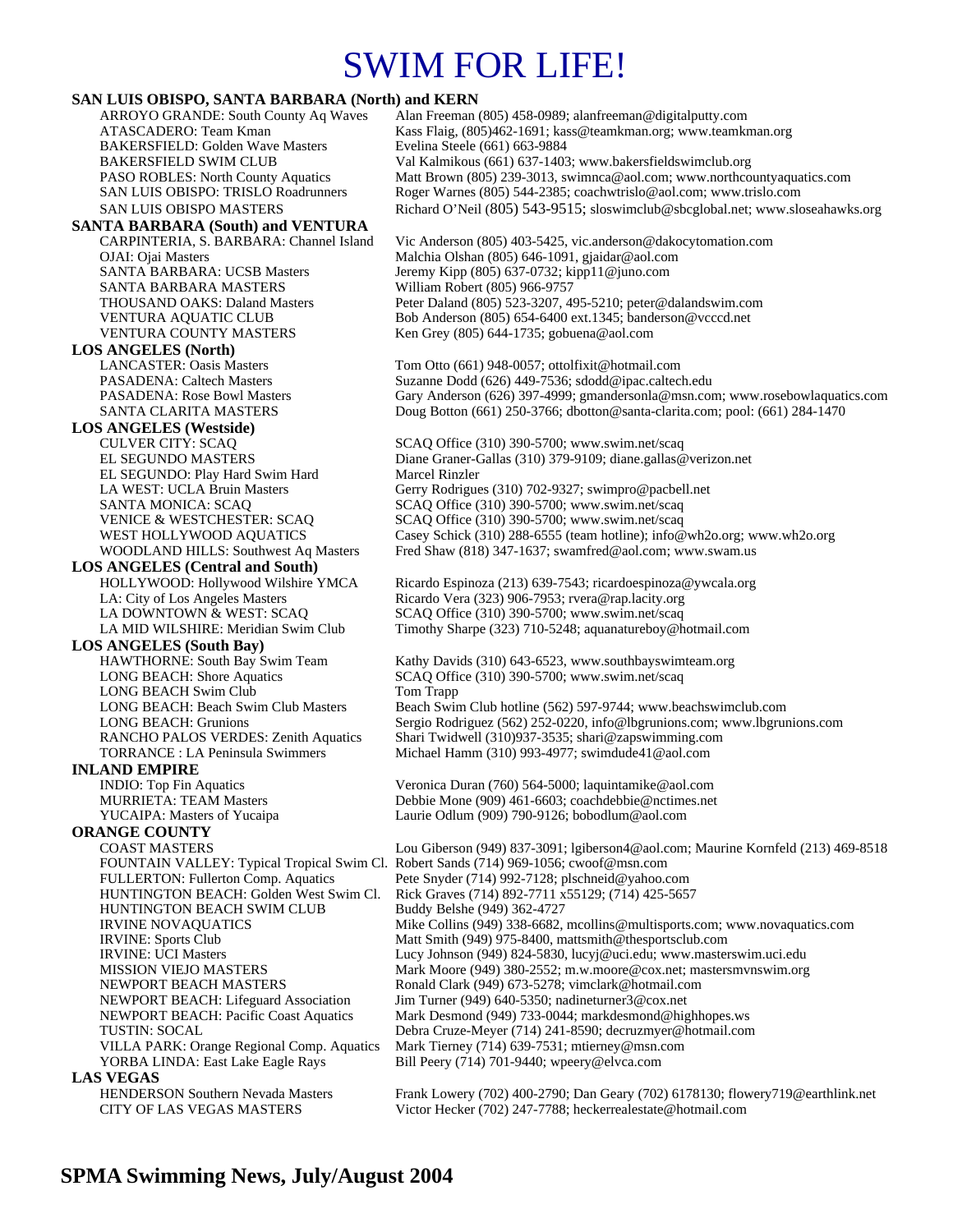# SPMA Competition Information and Instructions

**Rules:** Current USMS and SPMA rules will govern. All events are timed finals. Swimmers must check in with the Clerk of Course for deck seeded events that they wish to swim. After an event has been officially closed, swimmers may not check in. Age as of the last day of the meet determines age group for the meet. You must be 19 years of age to compete in short course yard meets. If your 19th birthday is before December 31, 2004 you may swim long course meters and short course meters meets during 2004.

**Eligibility:** Events are open to any **current** USMS registered swimmer or a foreign swimmer with a valid travel permit. SPMA swimmers are encouraged to submit their registration application with the submitted entry card, if NOT currently registered.

**Affiliation:** A swimmer's affiliation as stated on the consolidated entry card, if valid as of the first day of the meet, will apply throughout the meet, except that swimmers may unattach at any time. **Submitted Times:** Please enter your best time, a reasonable estimate or a workout time. All times must be submitted on a SPMA consolidated entry card or a copy of a SPMA consolidated entry card

(below). Do not mail in the meet entry form.

**Entry Confirmation:** To avoid any concern regarding receipt of entry card, enclose a self-addressed stamped envelope or postcard or mail card "Return Reply Request". No certified, registered or special delivery mail will be accepted. Receipt of entry will not be verified by phone.

**Strictly Forbidden**: Entering more than 5 individual events per day; using hand paddles in warm-up areas; diving in warm-ups unless in designated sprint lanes (entering the warm-up pool must be done with feet first with one hand in contact with the pool deck); smoking in any area where swimmers may be present.

**Open Water:** Swimmers using non-porous neoprene swim suits, wetsuits, or other non-porous attire will be ineligible for awards or place points.

A big "THANK YOU" to Errol Graham for *proofing the newsletter, often on a very tight providing dinner! deadline!* 

SOUTHERN PACIFIC MASTERS ASSOCIATION • CONSOLIDATED ENTRY CARD

|                             | Name and the contract of the contract of the contract of the contract of the contract of the contract of the contract of the contract of the contract of the contract of the contract of the contract of the contract of the c |                     | Male<br>Female USMS $#_{\text{max}} = 2$ and $+$ and $-$ and $-$ and $-$ and $-$ and $-$ |                                |                                                         |  |                                                                                                                                                                                                                                |                                      |  |                  |                                          |  |     |
|-----------------------------|--------------------------------------------------------------------------------------------------------------------------------------------------------------------------------------------------------------------------------|---------------------|------------------------------------------------------------------------------------------|--------------------------------|---------------------------------------------------------|--|--------------------------------------------------------------------------------------------------------------------------------------------------------------------------------------------------------------------------------|--------------------------------------|--|------------------|------------------------------------------|--|-----|
|                             |                                                                                                                                                                                                                                |                     |                                                                                          | Age__________                  |                                                         |  | Club and the contract of the contract of the contract of the contract of the contract of the contract of the contract of the contract of the contract of the contract of the contract of the contract of the contract of the c |                                      |  | $Phone($ $)$ $)$ |                                          |  |     |
| Event<br>No.                | <b>FREESTYLE</b><br>(Submitted Time)                                                                                                                                                                                           | Event<br>No.        | <b>BACKSTROKE</b><br>(Submitted Time)                                                    |                                | Event<br><b>BREASTSTROKE</b><br>No.<br>(Submitted Time) |  | Event<br>No.                                                                                                                                                                                                                   | <b>BUTTERFLY</b><br>(Submitted Time) |  | Event<br>No.     | <b>INDIV. MEDLEY</b><br>(Submitted Time) |  |     |
|                             | 50                                                                                                                                                                                                                             |                     | 50                                                                                       |                                |                                                         |  | 50                                                                                                                                                                                                                             |                                      |  | 50               |                                          |  | 100 |
|                             | 100                                                                                                                                                                                                                            |                     | 100                                                                                      |                                |                                                         |  | 100                                                                                                                                                                                                                            |                                      |  | 100              |                                          |  | 200 |
|                             | 200                                                                                                                                                                                                                            |                     | 200                                                                                      |                                |                                                         |  | 200                                                                                                                                                                                                                            |                                      |  | 200              |                                          |  | 400 |
|                             | 400/500                                                                                                                                                                                                                        | FOR OFFICE USE ONLY |                                                                                          |                                |                                                         |  |                                                                                                                                                                                                                                |                                      |  |                  |                                          |  |     |
|                             | 800/1000                                                                                                                                                                                                                       |                     | No. of events ________ $\times$ \$ ________ = \$ _________<br>Surcharge<br>$\sim$        |                                |                                                         |  |                                                                                                                                                                                                                                |                                      |  |                  | Amt Rec'd _____________                  |  |     |
|                             | 1500/1650<br>Total                                                                                                                                                                                                             |                     |                                                                                          |                                | $\sim$                                                  |  |                                                                                                                                                                                                                                |                                      |  |                  |                                          |  |     |
| Include a copy of USMS card |                                                                                                                                                                                                                                |                     |                                                                                          | Signature on back is REQUIRED! |                                                         |  |                                                                                                                                                                                                                                |                                      |  |                  | Include a copy of USMS card              |  |     |

Late or incomplete entries (no fee, incomplete entry card, incomplete enty data) or entries postmarked after due date MAY **BE REJECTED!** 

ALL MASTERS swimmers are required to send a photo-copy of their USMS card with their entry card. ALL Masters swimmers may be asked to show their USMS card if requested at the meet.

"I, the undersigned participant, intending to be legally bound, hereby certify that I am physically fit and have not been otherwise informed by a physician. I acknowledge that I am aware of all the risks inherent in Masters swimming (training and competition), including possible permanent disability or death, and agree to assume all of those risks. AS A CONDITION OF MY PARTICIPATION IN THE MASTERS SWIMMING PROGRAM OR ANY ACTIVITIES INCIDENT THERETO, I HEREBY WAIVE ANY AND ALL RIGHTS TO CLAIMS FOR LOSS OR DAMAGES, INCLUDING ALL CLAIMS FOR LOSS OR DAMAGES CAUSED BY THE NEGLIGENCE, ACTIVE OR PASSIVE, OF THE FOLLOWING: UNITED STATES MASTERS SWIMMING, INC., THE LOCAL MASTERS SWIMMING COMMITTEES, THE CLUBS, HOST FACILITIES, MEET SPONSORS, MEET COMMITTEES, OR ANY INDIVIDUALS OFFICIATING AT THE MEETS OR SUPERVISING SUCH ACTIVITIES.

In addition, I agree to abide by and be governed by the rules of USMS."

 $fold$ <sub>...</sub>.....

| PLEASE SIGN:                                                                                                                                                                                                | <b>DATE</b>                                    |  |  |  |  |
|-------------------------------------------------------------------------------------------------------------------------------------------------------------------------------------------------------------|------------------------------------------------|--|--|--|--|
| Is this your first Masters Meet?<br>Yes<br>No<br>Read the meet information sheet carefully. Make your<br>check payable as shown on the meet information sheet<br>and mail it to the address shown.<br>12/94 | Non-SPMA swimmers please include your address: |  |  |  |  |
|                                                                                                                                                                                                             |                                                |  |  |  |  |

**SPMA Swimming News, July/August 2004**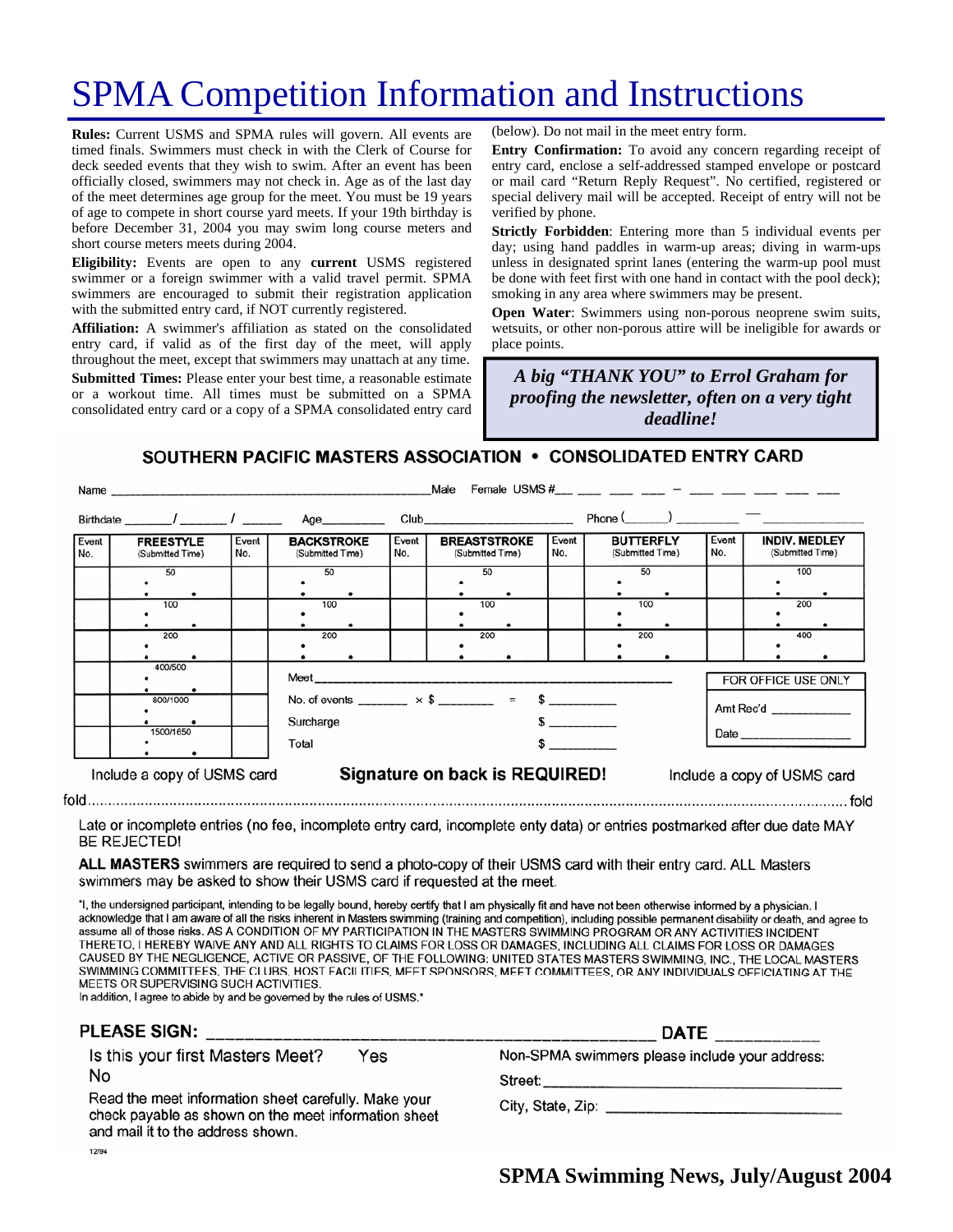## **Santa Barbara Masters Reg Richardson Memorial LCM Meet Saturday, July 10th, 2004**

### Sanction number: 334-023

The Reg Richardson Memorial Meet is part of Semana Nautica, Santa Barbara's annual summer sports festival, now in its  $65<sup>th</sup>$ year! Learn more at www.semananautica.com.

**Directions and Location:** Los Banos Del Mar Pool, 401 Shoreline Drive, Santa Barbara. From the 101 Freeway going north, exit at Cabrillo Blvd. (off-ramp is in the fast lane). Turn towards the ocean and drive west along the beach. Cabrillo Blvd. becomes Shoreline Drive at Castillo St., which dead-ends at the pool. From the 101 Freeway going south, exit at Castillo St. Turn right and the pool is at the end of Castillo. Parking is available on Castillo St. and in the lot behind the pool. The parking lot entrance is west of the pool at Harbor Way and Shoreline Drive. There is a parking fee at the lot.

**Entries:** Pre-entry postmarked deadline: Saturday, July 3th. On deck registration permitted. Age on December 31, 2004 determines age group for the meet. You may swim at age 18 if your 19th birthday is before December 31, 2004.

**Seeding:** All events will be deck seeded slowest to fastest, by entered time, ages and sexes combined. Check-in is not required in order to be deck seeded, except swimmers **MUST check in** to swim the 1500 m Freestyle.

**Relays:** The 200 m Freestyle relay will be deck-entered. Relay fees are \$5.00 per relay due upon entry. All relays must be submitted on SPMA relay forms that will be available at the meet. For each relay swimmer who is not entered in individual events, a signed liability release must be submitted with the relay entry.

**Awards:** Individual: SPMA ribbons for places 1 to 3. Relay: SPMA ribbons for first place.

**Entry Fees:** There is a \$25.00 flat fee per swimmer. For relayonly swimmers, the fee is \$5.00. Deck entries allowed for an additional \$7.00 charge.

**Checks payable to**: Santa Barbara Swim Club

Mail consolidated entry card, a copy of your USMS card, and check to: Santa Barbara Swim Club, P. O. Box 4125, Santa Barbara, CA 93140.

**Questions:** Meet Director, Joe Bishop, (805) 966-9757. Meet Processing, Robert Mitchell, (949) 689-7946, MitchellRobert@cox.net

#### **Saturday, July 10th, 2004**

Warm-up at 8:00 a.m. 1500 m Freestyle starts at 9:00 a.m.

1. 1500 m Freestyle

Additional warm-up after 1500 m Freestyle Event #2 starts at 11:00 a.m.

- 2. 100 m Freestyle
- 3. 100 m Breaststroke
- 4. 200 m Individual Medley
- 5. 50 m Freestyle
- 6. 50 m Butterfly
- 7. 100 m Backstroke
- 8. 200 m Freestyle
- 9. 100 m Butterfly
- 10. 50 m Backstroke
- 11. 50 m Breaststroke

## **Recipe for Meet Disaster By Mark Moore**

Have you ever been disqualified at a meet? Did you know what you did wrong? I recently asked few of my swimmers and got the following relies:

"I got DQ'd in breaststroke. I did a dolphin kick off the turn. Allowed in every other stroke except breaststroke."

 "I was DQ'd at the British Masters LC meet for moving on the blocks. I did not hit the water first and my reaction time was 0.84 seconds but, because I twitched visibly, my race was over before it started. The bad news was it would have been a massive personal best and it was a 400 meter swim! I wish that I had been stopped after one length rather than finding out after eight lengths!"

"Ugh, DO I really have to remember that one... DQ'd on a 200 freestyle, because I miscounted! Failure to complete the distance. I missed the last 50 yards of the race. 8 lengths, 4 laps, just how hard is it to remember that! Well, at least I stopped at the right end of the pool. Then, more recently, I started too soon off the blocks on the relay. As if that split second would really have made the difference at the speed I swim (SLOW), so I got the whole relay DQ'd. My batting average is one DQ per season ... so far."

#### **Short List of Ingredients for DQ Swimmers: Breaststroke**

Kick - alternating, scissors, dolphin any time during the swim

Arms - one hand or non-simultaneous touch on turns/finish, two strokes under water

Body - not toward the breast off the wall, stroke out of cycle (double kicks or pulls)

#### **Butterfly**

Kick - alternation, (anytime during the swim)

Arms/hands - one hand or non-simultaneous touch on turns/finish, one arm or non-simultaneous stroke during swim, or underwater recovery

Body - not toward the breast (past vertical) off the wall, head did not break the surface by 15 meters

#### **Backstroke**

Toes - over lip of gutter at start

Head - did not break the surface by 15 meters

Turn - non-continuous turning action, shoulders past vertical into or out of turn, not touching wall

### **Freestyle**

Turn - No touch on turn

Head - Head did not break the surface by 15 meters

Did not finish the distance

**Relays** 

Early take-offs – did not wait for the touch of previous swimmer, toes left before the swimmer touched

#### **Other**

False Start – moving, left early, delay in starting

Add any of these items on your meet day and join the many who have been disqualified. Always practice good stokes, good turns, and good finishes to avoid the DQ's! GOOD LUCK!

Finishes, Starts and Turns are vital to success.

However, as it is with excellence in all fields of endeavor, **PRACTICE DOES NOT MAKE PERFECT**.

## **PERFECT PRACTICE MAKES PERFECT.**

There is a big difference between just practicing starts, turns and finishes in training and perfectly practicing perfect starts,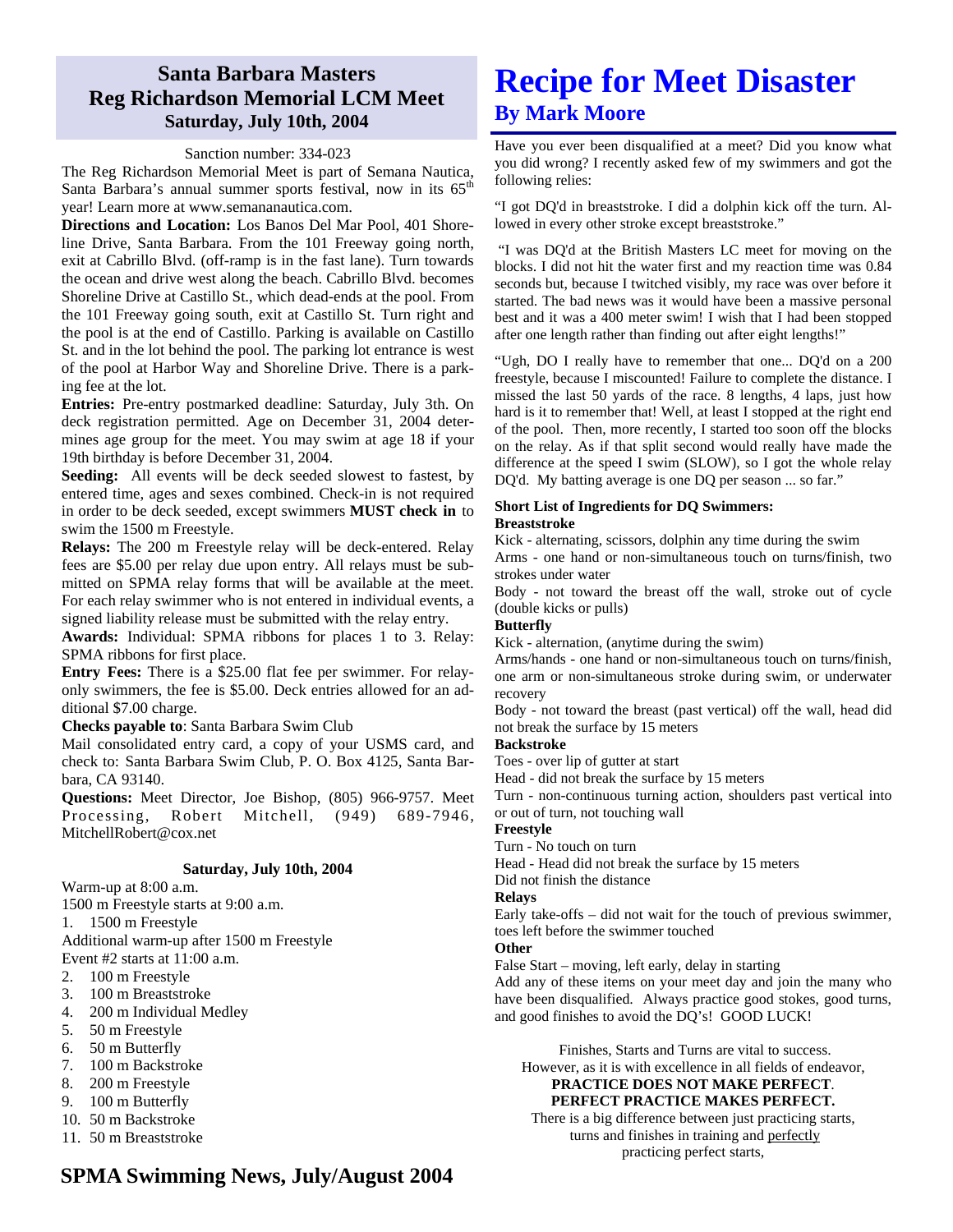## **Mission Viejo Nadadores 2004 SPMA Regional and Southwest Zone LCM Championships Friday—Monday, July 30—August 1, 2004**

#### Sanction number: 334-024

**Directions:** Marguerite Recreation Center, 27474 Casta Del Sol, Mission Viejo, CA 92692. Take I-5 to La Paz exit. Turn east on La Paz, left on Marguerite, right on Casta Del Sol. Turn right at first driveway. Swim parking lot is behind the tennis courts on right with the exit being at upper level. Do not park in tennis lot.

Fees: Flat fee of \$40.00 if postmarked on or before Wednesday, July 14, 2004 (includes meet T-shirt). Add \$10.00 late fee for all entries POSTMARKED (or entered online) after Wednesday, July 14, 2004. All entries must be RECEIVED by 8:00 p.m., Wednesday, July 21, 2004. **NO INDIVIDUAL DECK ENTRIES ARE ALLOWED.** Relay-only swimmers: Swimmers who plan to swim only in relays may do so, for a \$10.00 fee. Relay-only swimmers must also sign a consolidated entry card and may deck enter the meet. Swimmers are limited to entering and swimming a total of 8 individual events for the entire meet (but no more than 5 per day), plus relays.

**Seeding**: Men and women will be seeded together for the 800 and 1500 m Freestyle and 400 m Individual Medley, based on entry time. Men and women will swim separately for all other individual events. Scoring will be separate, by gender and age group. All individual events plus 400 and 800 meter relays will be seeded and swum slowest to fastest. The 200 meter relays will be seeded by age group.

**Timing:** Electronic timing will be used. The meet hosts will make every effort to provide one timer for each lane. Swimmers from all clubs are expected to assist with timing. Clubs may be assigned lanes for timing, based on the number of their swimmers participating in the meet. Swimmers in the next heat should assist by stepping forward and pushing a timing system button for the finish of the swimmer in the preceding heat.

**Check-in:** Check-in is required for the 400, 800 and 1500 m Freestyle events and the 400 IM.

**Awards:** Individual: Custom medals for places 1st to 3rd, SPMA ribbons for places 4th to 6th for each age group and gender. Relays: Custom medals for 1st place, SPMA ribbons for 2nd and 3rd places. Special awards for high point male and female swimmer in each age group, based on points from individual events. Awards to top 8 teams, based on combined scoring for men and women, individual events plus relays, including mixed relays.

**Entries:** Mail entries, entry card, copy of USMS card, and check (payable to Mission Viejo Nadadores) to: MVN Masters Swimming, 25108-B Marguerite Parkway PMB #175, Mission Viejo, CA 92692. Receipt of entry will **NOT** be verified by phone. Send a SASE or stamped postcard for return receipt. On-line entries will be accepted at www.mastersmvnswim.org.

**Social Event**: MVN is planning a meet social at Casta Del Sol Golf Course across the street from the pool on Saturday evening. Enjoy steak, chicken, or pasta in a relaxing environment with music. Tickets are \$15 and limited to 75 people.

**Questions:** Call (949)489-1847 or send an email to Mark Moore: coachmark@mastersmvnswim.org

*Please read the general information on entering swim meets on the third page of this newsletter!* 

#### **Friday, July 30th Warm-up at 2:00 p.m. Meet starts at 3:00 p.m.**

Check-in for the 1500 m Freestyle will close at 2:30 p.m.. 1. 1500 m Freestyle (Women, Men) Check-in for the 400 m IM will close at 4:00 p.m.. 2. 400 m Individual Medley (Women, Men)

#### **Saturday, July 31st Warm-up at 7:00 a.m. Meet starts at 8:00 a.m.**

Check-in for the 400 m Freestyle will close at 7:30 a.m. 3. Women's 400 m Freestyle 4. Men's 400 m Freestyle 5. Women's 200 m Butterfly 6. Men's 200 m Butterfly 7. **Women's 200 m Medley Relay\***  8. **Men's 200 m Medley Relay\***  9. Women's 50 m Freestyle 10. Men's 50 m Freestyle 11. Women's 200 m Breaststroke 12. Men's 200 m Breaststroke 13.**Mixed 200 m Freestyle Relay\***  14. Women's 100 m Backstroke 15. Men's 100 m Backstroke 16. Women's 50 m Butterfly 17. Men's 50 m Butterfly 18. **400 m Freestyle Relay\* (Women, Men, Mixed)**  19. Women's 50 m Breaststroke 20. Men's 50 m Breaststroke 21. Women's 200 m Freestyle 22. Men's 200 m Freestyle

> **Sunday, August 1st Warm-up at 7:00 a.m.**

**Meet starts at 8:00 a.m.**  Check-in for the 800 m Freestyle will close at 7:30 a.m. 23. 800 m Freestyle (Women, Men) 24. Women's 400 m Ind. Medley 25. Men's 400 m Ind. Medley 26. **Women's 200 m Freestyle Relay\* 27. Men's 200 m Freestyle Relay\***  28. Women's 100 m Freestyle 29. Men's 100 m Freestyle 30. Women's 50 m Backstroke 31. Men's 50 M Backstroke 32. **Mixed 200 m Medley Relay**  33. Women's 100 m Butterfly 34. Men's 100 m Butterfly 35. Women's 100 m Breaststroke 36. Men's 100 m Breaststroke 37. **800 m Freestyle Relay (Women, Men, Mixed)**  38. Women's 200 m Backstroke 39. Men's 200 m Backstroke 40. **400 m Medley Relay\* (Women, Men, Mixed)** 

\***Relays:** A swimmer may swim only one relay in each of event 18, 37 and 40 (e.g., Women, Men or Mixed). For entry information please see the additional information online at www.spma.net.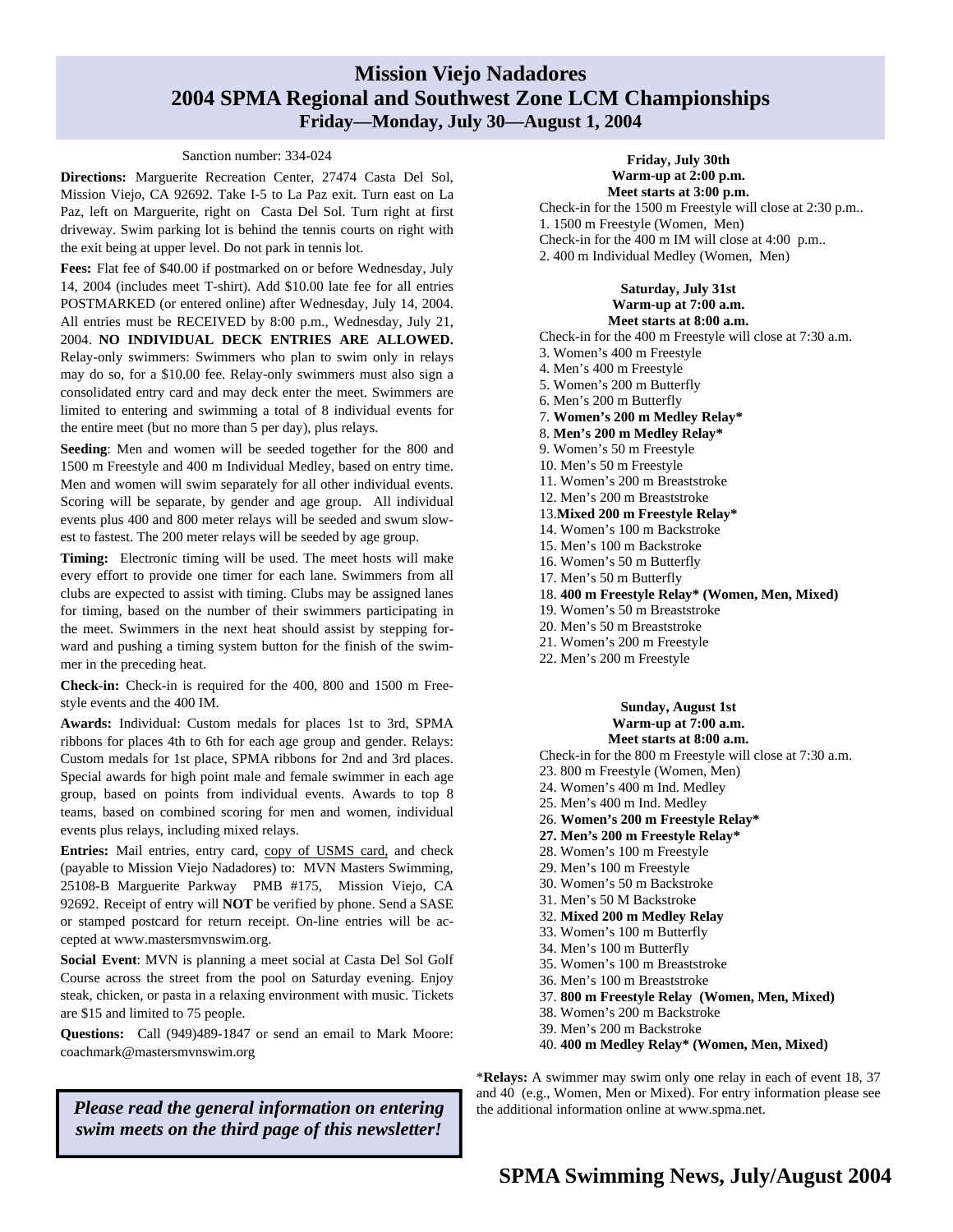## **Seal Beach Swim Club 35th Seal Beach Rough Water Swim Saturday, July 17th, 2004**

### Sanction number: 334-054

**Distance:** 1-mile and 3-mile events.

**Location and directions:** Take the 405 Fwy to Seal Beach Blvd. South, turn right on Pacific Coast Hwy, and then left on Main St. Make a right turn on Ocean Ave. Parking is available in the lot on the left side for a fee. Note that parking on Ocean Ave. and side streets is limited to one hour.

**Check-in:** Check-in times vary with event. Check-in starts at 6:30 a.m. for the 3-mile swim, you must check in by 7:15 a.m., and the start is at 8:00 am. The 1-mile check in is by 7:00 a.m. with a start after the age group events.

**Entries:** Pre-registration is \$25 and must be postmarked by Saturday, June 30, 2004. Race day registration is \$30.

To enter, send a copy of your USMS card, and a completed SPMA consolidated card with your check payable to: Seal Beach Swim Club. Mail to: S.B.R.W.S., P. O. Box 605, Seal Beach, CA 90740.

**Additional Information:** Maria Fattal, 562-430-1092; www.sealbeachswimclub.org

**For a complete list of open water events in the Southern California area, including those not sanctioned by SPMA, visit:** 

## *www.spma.net Click on Ocean Events*

## **Don Burns Corona del Mar 1-mile Swim Saturday, August 28th, 2004**

#### Sanction number: 334-056

**Distance:** 1 mile from the Corona del Mar jetty to the secluded cove of Little Corona and back.

**Location:** From the north: Take Hwy 73 to MacArthur Blvd and follow it to Pacific Coast Hwy. Turn left to Marguerite. Turn right on Marguerite then right again at Ocean Blvd. This will take you to a large driveway down to the city parking lot on the beach (\$10) or park on the street and walk down. From the south: Take Hwy 73 to Newport Coast Rd. Turn left and follow it to Pacific Coast Hwy. Turn right to Marguerite and follow directions above.

**Check-in:** Registration is at 9:15 a.m. at Lifeguard Tower #3 (next to the jetty). The swim starts at 10:00 a.m.

**Entries:** Entries are \$25 and include a T-shirt. Additional Tshirts are \$10.

To enter, send a copy of your USMS card, an SPMA consolidated card, and your T-shirt size with your check payable to: N.B.O.L.A., c/o Nadine Turner, One Giverny, Newport Coast, CA 92657.

**Additional Information:** Nadine Turner, (949) 640-5350, nadineturner3@cox.net.

## **Long Beach Swim Club 2004 Omar Nielson Naples Island Swims Sunday, July 25th, 2004**

Sanction number: 334-055 **Distance:** 1000 meter, 1-mile, and 3-mile.

**Location:** Alamitos Bay, Long Beach (Bay Shore and 54th Place, between Ocean Blvd. and 2nd St.). Water temperature for this race is usually 63-66°F. The courses are located entirely within Alamitos Bay (no surf). Parking is available along Ocean Blvd. and in city lots (\$0.25 per 15 minutes). No parking along Bay Shore or 54th Place (tow-away zone).

**Check-in:** Check-in begins at 7:30 a.m. and closes at 8:50 a.m. The 1-mile starts at 9:00 a.m., the 3-mile starts at 9:10 a.m., and the 1000 meter swim starts at 9:30 a.m. Anyone still in the water at 11:30 a.m. will be picked up and returned to the finish line.

**Entries:** Pre-registration is \$25 and must be postmarked by Friday, July 16, 2004. Fee includes long-sleeved T-shirt designed for this event. Race day registration (or if postmarked after July 16) is \$30 (T-shirts not guaranteed for late entries). Additional T-shirts may be pre-ordered for \$13. To enter, send a copy of your USMS card, a completed SPMA consolidated card (indicate 1000 m, 1-mile, or 3-mile), and your T-shirt size with your check payable to: Long Beach Swim Club. Mail to: Long Beach Swim Club, P. O. Box 3368, Long Beach, CA 90803.

**Awards:** Custom Naples Island awards for 1st to 3rd in each age group and each race.

**Additional Information:** Lucy Johnson, lucyj@uci.edu

### **WH2O**

## **Will Rogers Beach 1-mile Swim Saturday, September 18th, 2004**

Sanction number: 334-051

#### **Distance:** 1 mile

**Location:** Will Rogers State Beach, 17700 Pacific Coast Highway at Temescal Canyon Rd. There are numerous parking spaces at Will Rogers State Beach. The race will begin and end at Tower 15.

**Check-in:** Registration is at 7:00 a.m. The swim starts at 8:30 a.m.

**Entries:** Pre-registration is \$25 and must be postmarked by Friday, September 10, 2004. Fee includes T-shirt designed for this event. Race day registration (or if postmarked after September 10th) is \$30. Additional T-shirts may be pre-ordered for \$13. To enter, send a copy of your USMS card, a completed SPMA consolidated card, and your T-shirt size with your check payable to: WH2O, P. O. Box 691651, West Hollywood, CA 90069.

**Awards:** Awards will be presented for 1st to 3rd in each age group..

**Additional Information:** Daniel Adams, oceanswim@wh2o.org.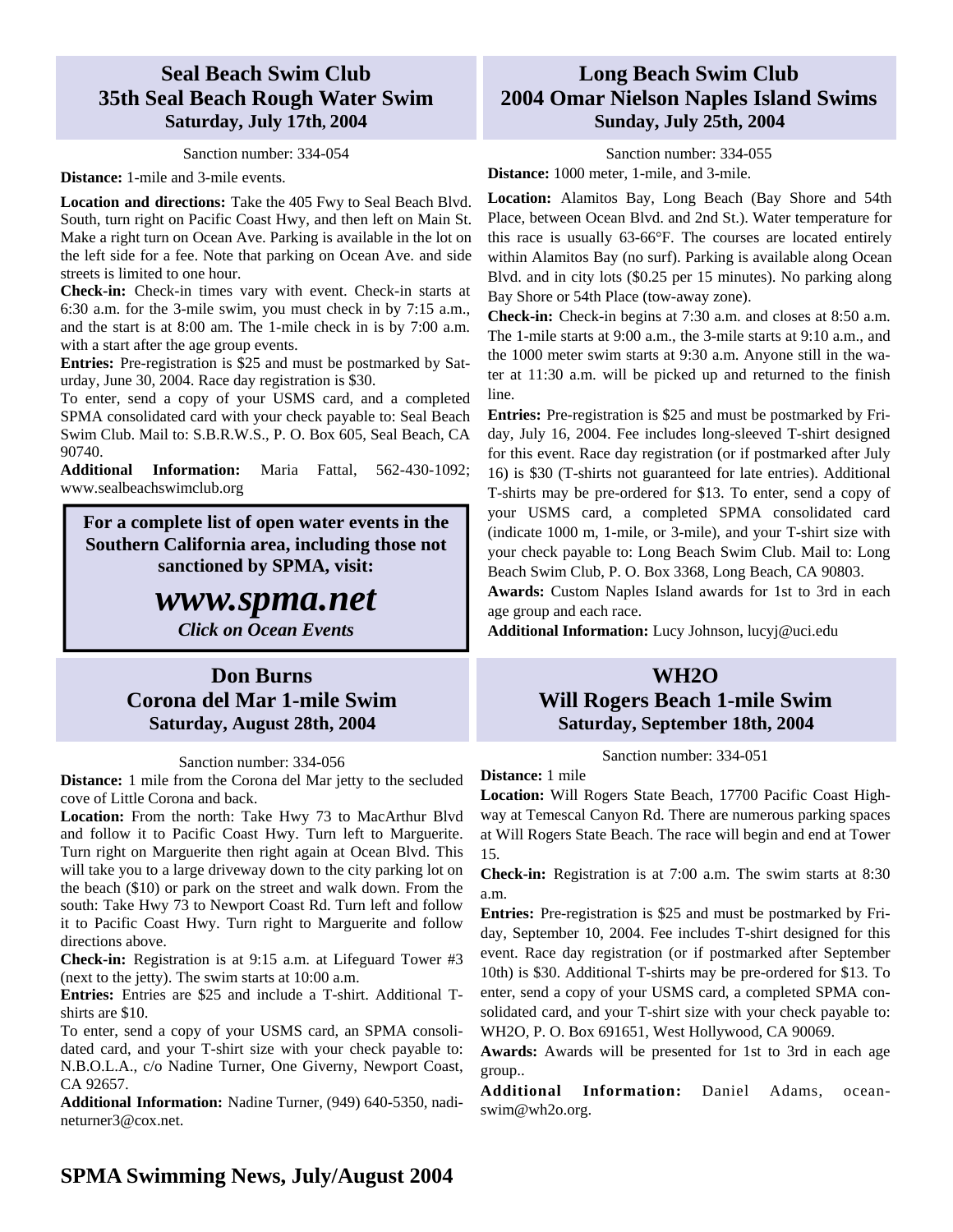# **Dry Land Training by Jessica Seaton, D. C.**

Masters swimmers know that swimming is an excellent way to get in good shape. Many swimmers do not feel the need to supplement their swimming workouts with a dry land routine, because swimming addresses the most important aspects of a wellrounded exercise program. However, dry land exercises can be beneficial for both the competitive and the fitness swimmer.

1. *Aerobic exercise*: Most Masters swim workouts are geared toward middle distance swimming. The average swimmer is getting an average aerobic workout. Swimmers who want to improve their swimming endurance should be swimming 400, 800, or 1500 meter distances or longer. A set of 10 x 100 meters on 5 seconds rest is also aerobic. Sprinting is not considered an aerobic workout.

To improve their aerobic capacity outside of the pool swimmers can include such exercises as cycling, jogging, running, walking at a brisk pace, hiking, or rowing to their exercise routine. These exercises have the additional benefit of exercising the lower body more than the upper body. One or more of these exercises combined with swimming provides a well-balanced aerobic routine.

2. *Strength training*: Swimmers generally develop good upper body strength, since moving through the water provides more resistance than moving against air. Anaerobic sets, such as allout sprints and sprint kicking with fins (for a short duration) work on strength and power (strength and speed).

Fitness swimmers may want to supplement their swim workouts with resistance exercise, especially for the abs, hips, and legs. Because of the body's buoyancy and the fact that the legs are not planted on a surface (except during turns), swimming does not work the major muscles of the legs and thighs as much as most dry land activities. A competitive swimmer will want to strengthen the lower extremities for the starts and turns. Options for strength training include weight-lifting, Pilates, and yoga, where ones body provides the resistance.

Swimmers should also emphasize core strength, which involves strengthening the muscles of the trunk: the abdominal muscles, the gluteal muscles, and the back muscles. In swimming, body rotation along either the long axis (for freestyle, backstroke) or short axis (for breaststroke, butterfly) engages the abdominal

muscles. Core strengthening exercises include abdominal crunches and pelvic bridging. Stronger core muscles will lead to a more efficient stroke.

3. *Flexibility*: While most swimmers have terrific shoulder flexibility, many lack flexibility in their hips and lower extremities. Tight hip flexors can lead to groin pulls in breaststroke. Tight hamstrings can lead to lower back pain and even put a strain on the shoulder. A tight lower back will also put additional stress on the shoulders. Flexibility exercises include stretching exercises with and without a strength component. Yoga, for example, involves both stretching and strengthening simultaneously.

4. *Coordination and balance*: Swimming demands both coordination and balance in the water, and may translate to overall better balance. For seniors and for people with osteoporosis, good balance helps prevent falls. Older swimmers should pay special attention to improving their balance and coordination through dance, yoga, free weights, hiking on uneven terrain, or tennis.

There are many types of exercise that work several systems at once:

Yoga: flexibility, balance/coordination, and strength

Plyometrics (jumping, medicine ball, propulsive exercises): balance/coordination, strength, and flexibility (depending on the activity)

Weight training with free weights: strength, coordination/ balance

Tennis: balance/coordination, strength, and depending on the intensity, aerobic

Running:

For most Masters swimmers, when it comes to exercise activities aside from swimming, convenience and enjoying the activity are probably the most important factors. Above all, keep swimming!

*Jessica Seaton, D.C., is a chiropractic orthopedist in private practice in West Los Angeles. She has been swimming with West Hollywood Aquatics for 14 years. She can be reached at (310) 470-0282 or Jseaton@aol.com or www.drjessicaseaton.com.* 



**July 10: Balboa Newport Pier-to-Pier July 11: Santa Barbara Semana Nautica 6-mile**  *Entry information is in the May/June newsletter or available from the SPMA Office* 

Masters compete as a team for the first time (above left). Coach Vic Anderson times a swimmer (right). Photos by Shannon Sullivan.

**SPMA Swimming News, July/August 2004** 

*<u> ASSARAGERER RADI</u>*